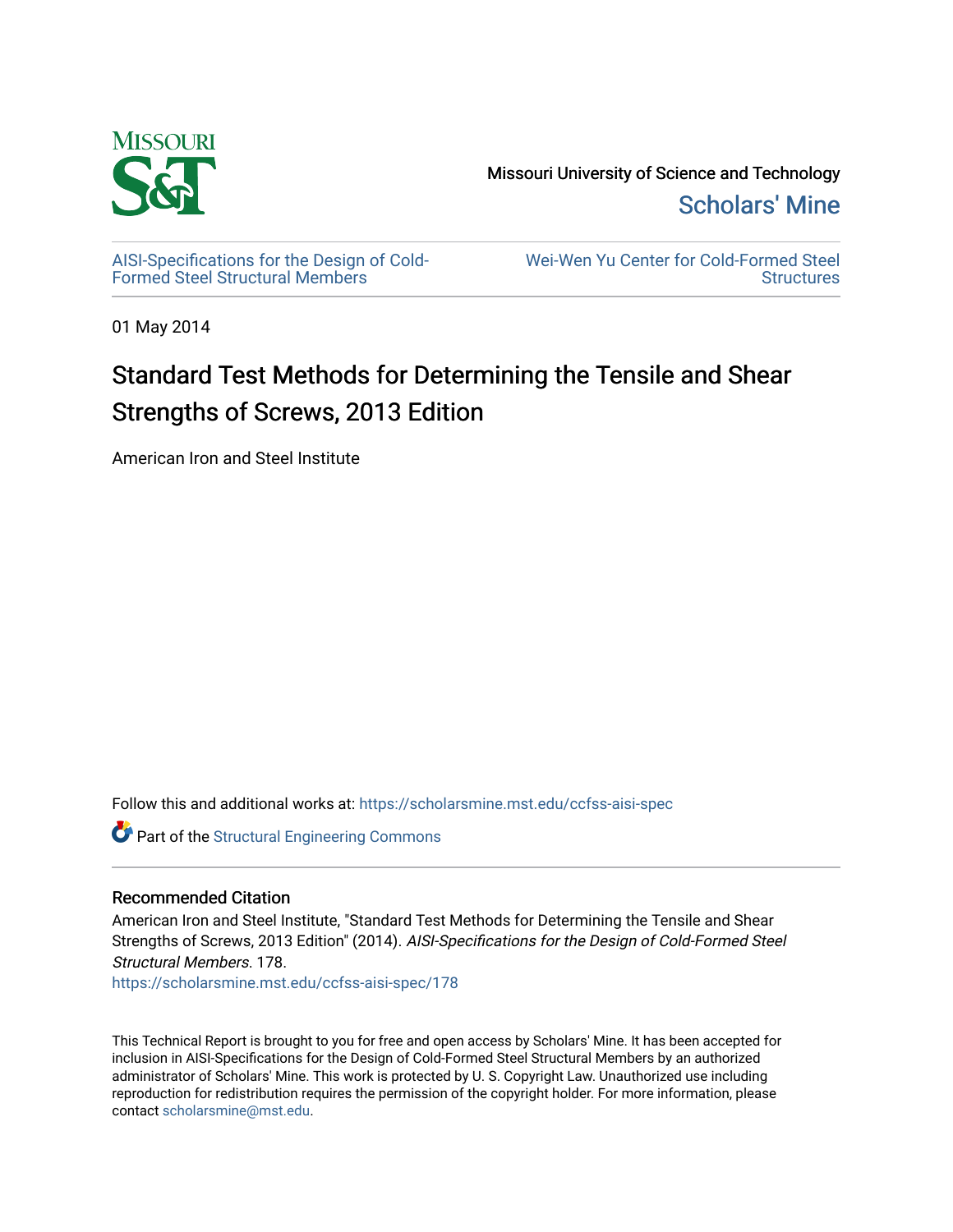

AISI S904-13



# AISI STANDARD

## Standard Test Methods for Determining the Tensile and Shear Strengths of Screws

2013Edition

Approved by the AISI Committee on Specifications for the Design of Cold-Formed Steel Structural Members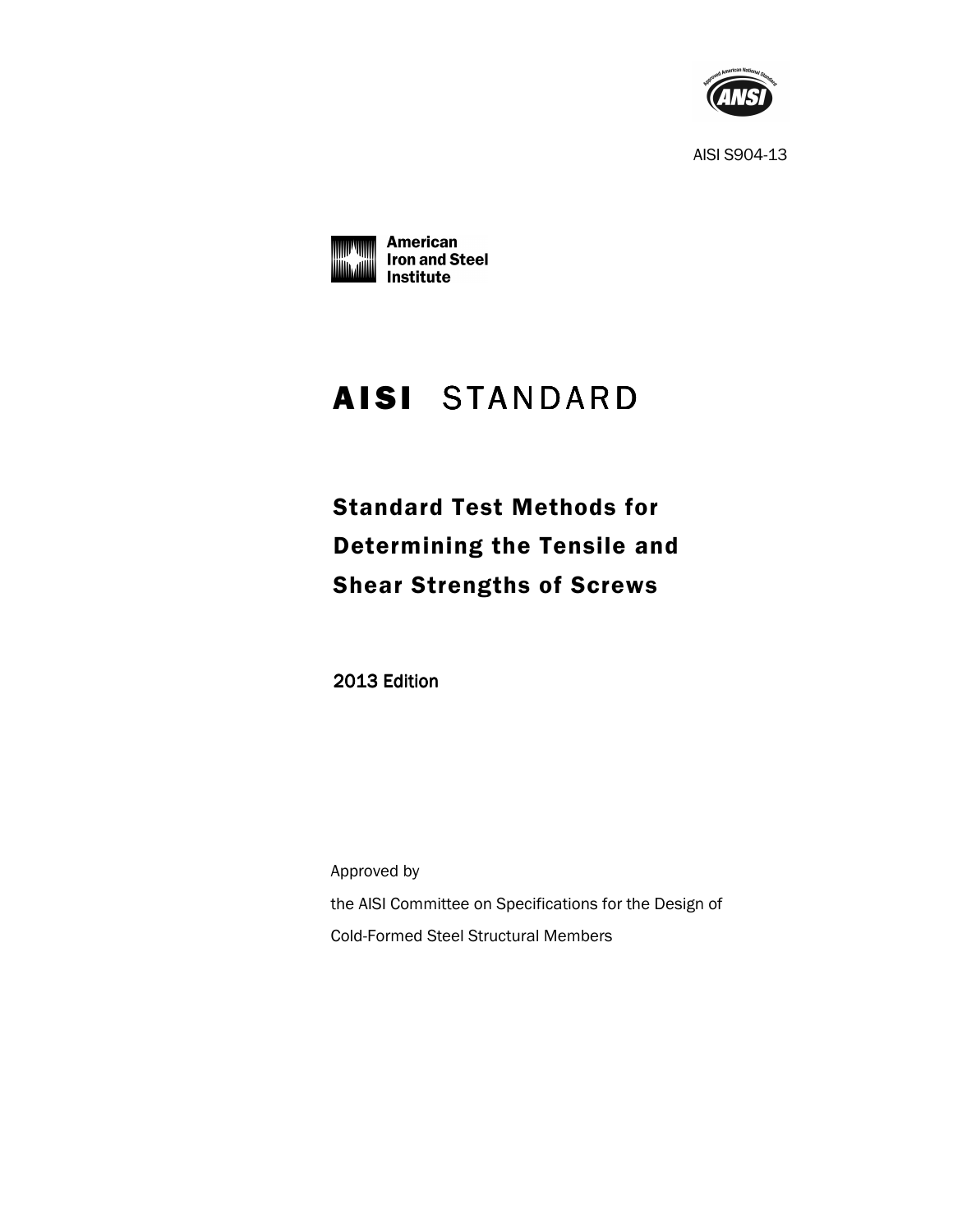The material contained herein has been developed by the American Iron and Steel Institute (AISI) Committee on Specifications for the Design of Cold-Formed Steel Structural Members. The organization and the Committee have made a diligent effort to present accurate, reliable, and useful information on testing of cold-formed steel members, components or structures. The Committee acknowledges and is grateful for the contributions of the numerous researchers, engineers, and others who have contributed to the body of knowledge on the subject. With anticipated improvements in understanding of the behavior of cold-formed steel and the continuing development of new technology, this material will become dated. It is anticipated that future editions of this test procedure will update this material as new information becomes available, but this cannot be guaranteed.

The materials set forth herein are for general information only. They are not a substitute for competent professional advice. Application of this information to a specific project should be reviewed by a registered professional engineer. Indeed, in most jurisdictions, such review is required by law. Anyone making use of the information set forth herein does so at their own risk and assumes any and all resulting liability arising therefrom.

1st Printing – May 2014

Produced by American Iron and Steel Institute

Copyright American Iron and Steel Institute 2014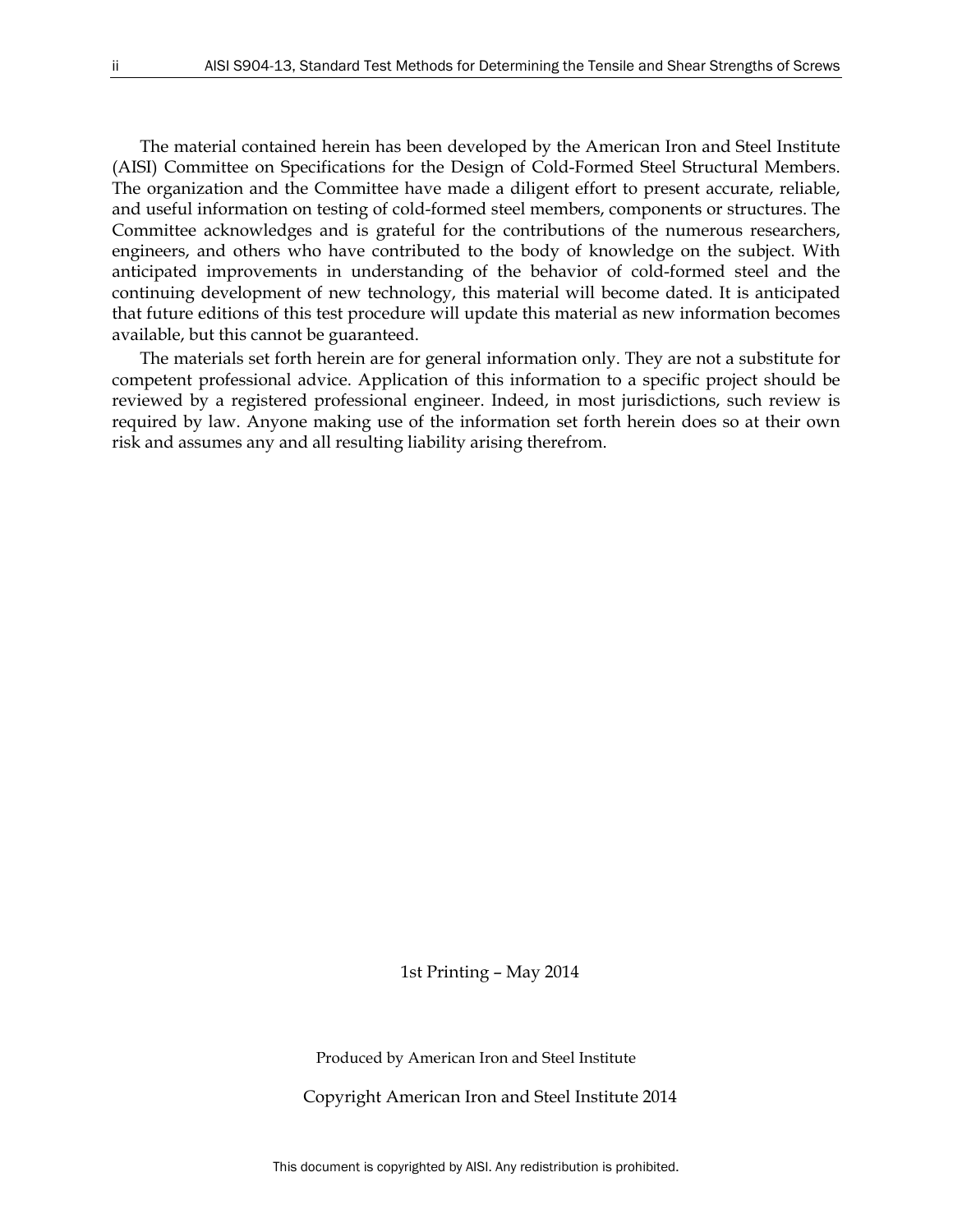#### PREFACE

The American Iron and Steel Institute Committee on Specifications developed this standard to provide test methods for determining the strength and deformation characteristics of mechanically fastened and welded connections for cold-formed steel building components. The Committee acknowledges and is grateful for the contribution of the numerous engineers, researchers, producers and others who have contributed to the body of knowledge on this subject.

User Notes are non-mandatory and copyrightable portions of this standard.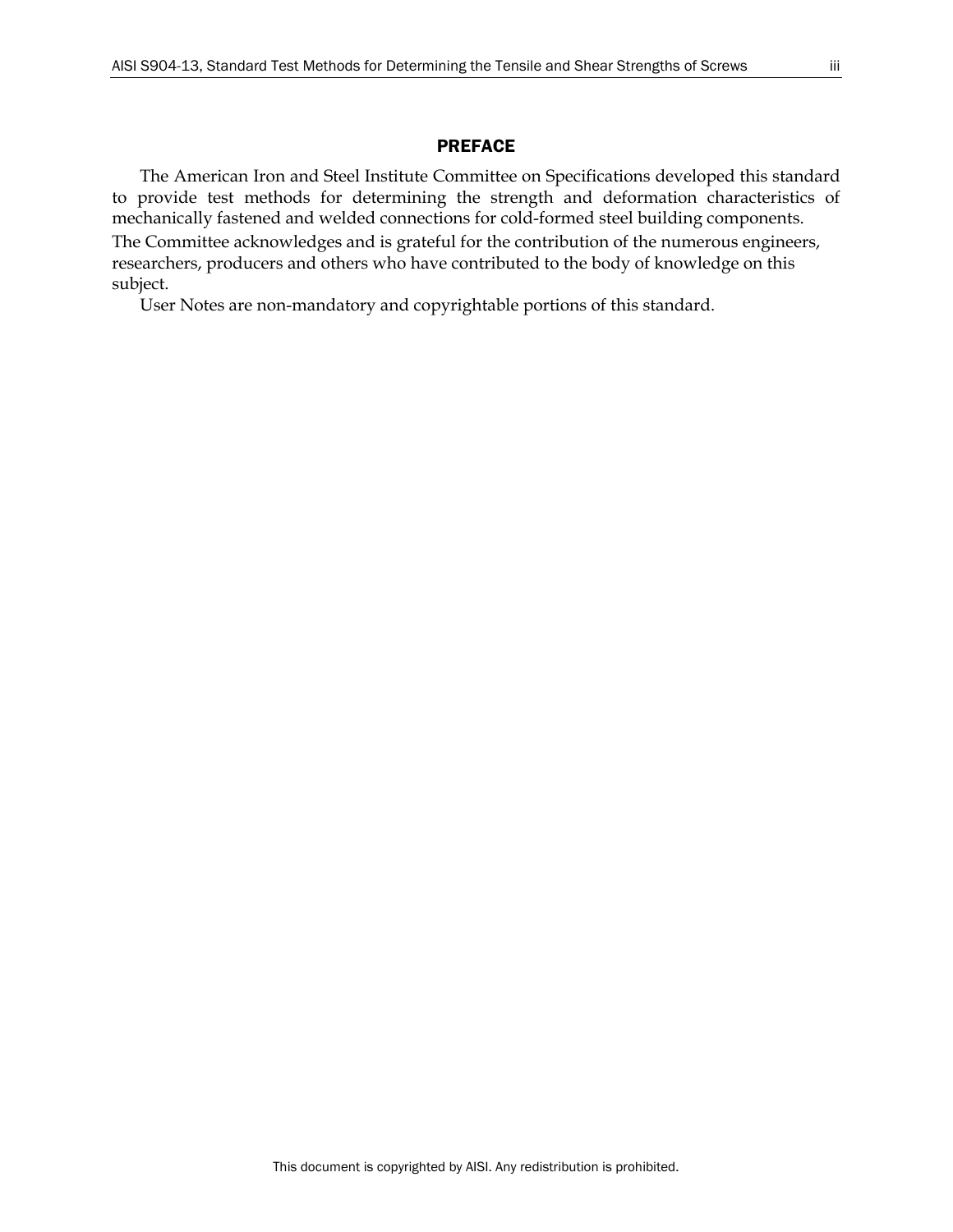### This page is intentionally left blank.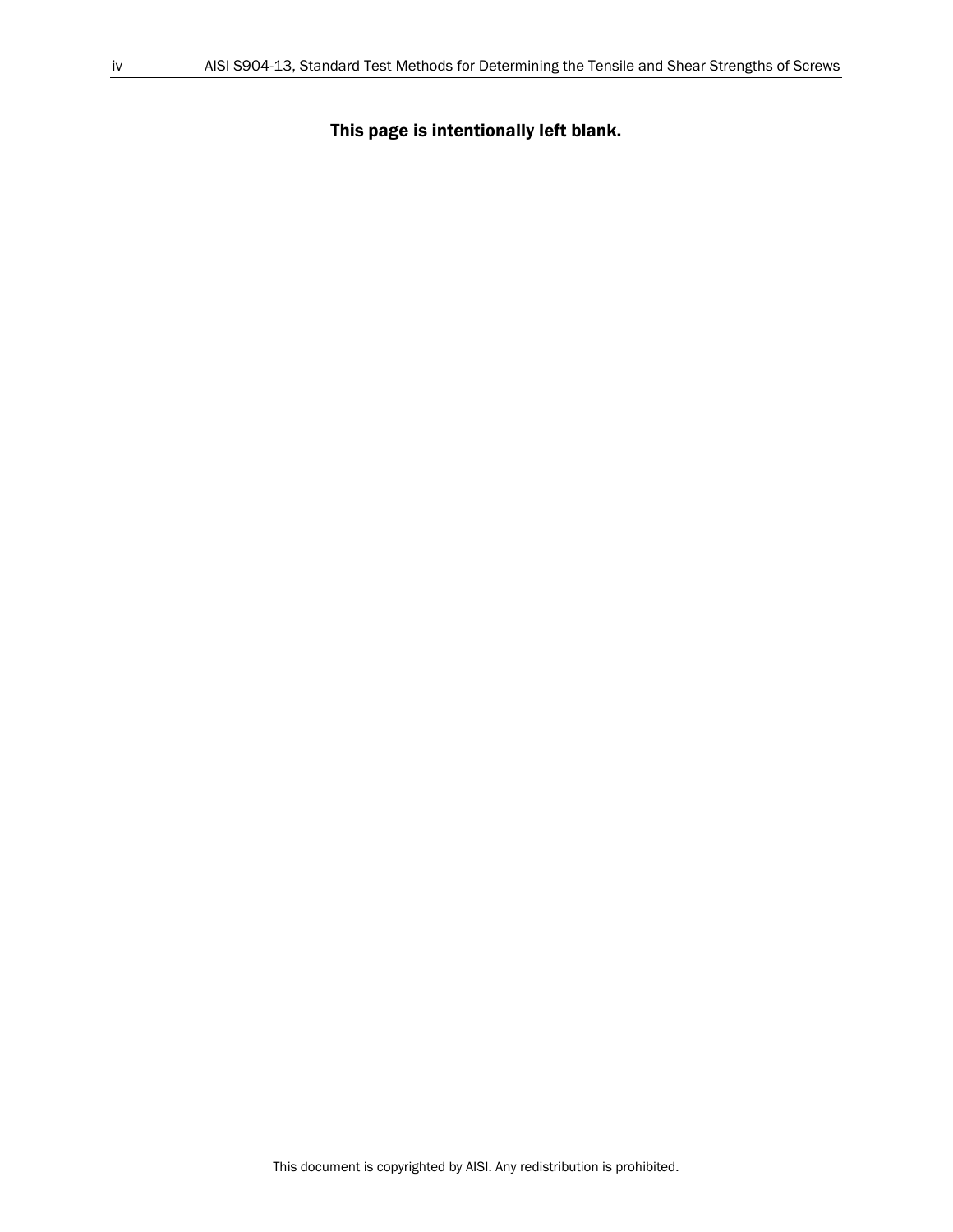#### **AISI S904-13**

### **Standard Test Methods for Determining the Tensile and Shear Strengths of Screws**

#### 1. Scope

**1.1** These performance test methods establish procedures for conducting tests to determine the tensile and shear strength of carbon steel screws. The screws may be threadforming or thread-cutting, with or without a self-drilling point, and with or without washers. The intended application for these screws is to connect cold-formed sheet steel material.

**1.2** Two test methods are included in this Standard:

- *Tensile Test*. This test is intended to determine the ability of a screw to withstand a load when applied along the axis of the screw.
- *Single Shear Test*. This test is intended to determine the ability of a screw to withstand a load applied transversely to the axis of the screw.

**1.3** These standard test methods describe mechanical tests for determining the following properties:

| <b>Section</b> |
|----------------|
|                |
|                |

**1.4** These standard methods do not intend to address all of the safety concerns, if any, associated with their use. It is the responsibility of the user of these methods to establish appropriate safety and health practices, and to determine the applicability of regulatory limitations prior to use.

#### 2. Referenced Documents

The following documents or portions thereof are referenced within this Standard and shall be considered as part of the requirements of this document.

a. American Iron and Steel Institute (AISI), Washington, DC:

 S100-12, *North American Specification for the Design of Cold-Formed Steel Structural Members*

b. ASTM International (ASTM), West Conshohocken, PA:

 A370-12a, *Standard Test Methods and Definitions for Mechanical Testing of Steel Products* E6-09be1, *Standard Terminology Relating to Methods of Mechanical Testing*

 F606-11a, *Standard Test Methods for Determining the Mechanical Properties of Externally and Internally Threaded Fasteners, Washers, and Rivets* 

IEEE/ASTM-SI10-10, *American National Standard for Metric Practice*

#### 3. Symbols

- w = Test specimen width
- $L = Test$  specimen length excluding gripped end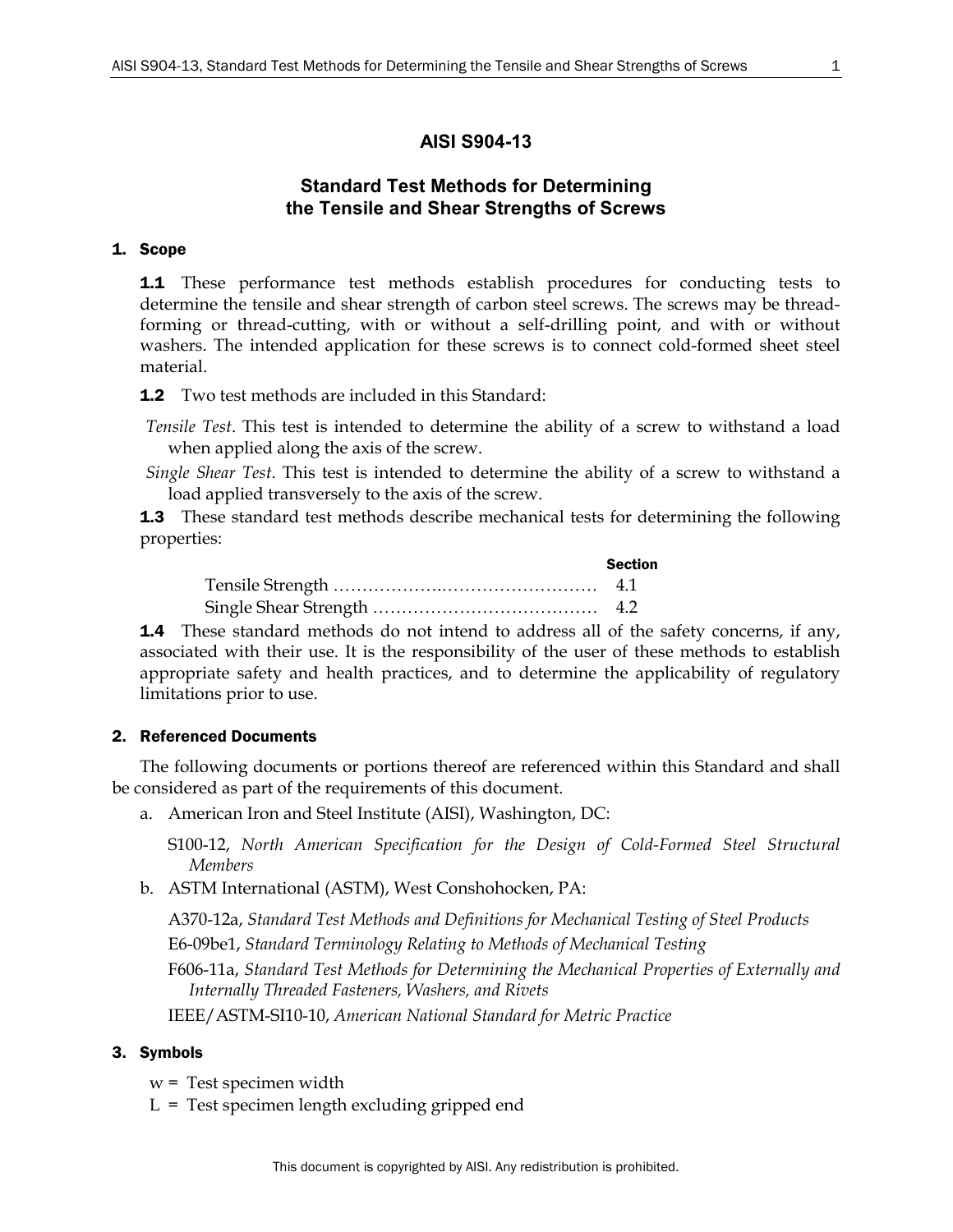- e = Distance from center of the hole to the end of the specimen
- p = Spacing of bolt holes

#### 4. Test Methods

A test series shall be conducted for each screw material grade, head type, thread series and nominal diameter.

#### 4.1 Tensile Test

**4.1.1** The screw shall be tested in a holder with the load axially applied between the head and a suitable fixture, which shall have sufficient thread engagement to develop the full strength of the screw. See Figure 1 for a standard tensile test setup.

#### User Note:

Threads may be clamped directly by jaws of the testing machine if screw shank is not crushed.



Figure 1 – Standard Tensile Test

**4.1.2** The speed of testing, as determined by the rate of separation of the testing machine heads, shall be limited to the greater of 0.1 in. (2.5 mm) per minute or the separation rate caused by a loading rate of 500 pounds (2 kN) per minute.

**4.1.3** The maximum load applied to the specimen, coincident with or prior to screw failure, shall be recorded as the tensile strength of the screw.

#### 4.2 Single Shear Test

**4.2.1** The specimen shall be tested using steel plates or shapes of sufficient thickness to preclude bearing failure and ensure failure through the fully threaded section. The shear plates or shapes shall create a single-lap joint connected with one or two fasteners. If two fasteners are used, the total shear strength of the connection shall be divided by two to determine the shear strength for one screw. Geometrical proportions of the test specimen shall be as suggested in Table 1, with reference to Figures 2 and 3. The test fixture shall provide for central loading across the lap joint. When the machine grips are adjustable, or when the thickness of either plate is less than 1/16 in. (2 mm), packing shims shall not be required for central loading.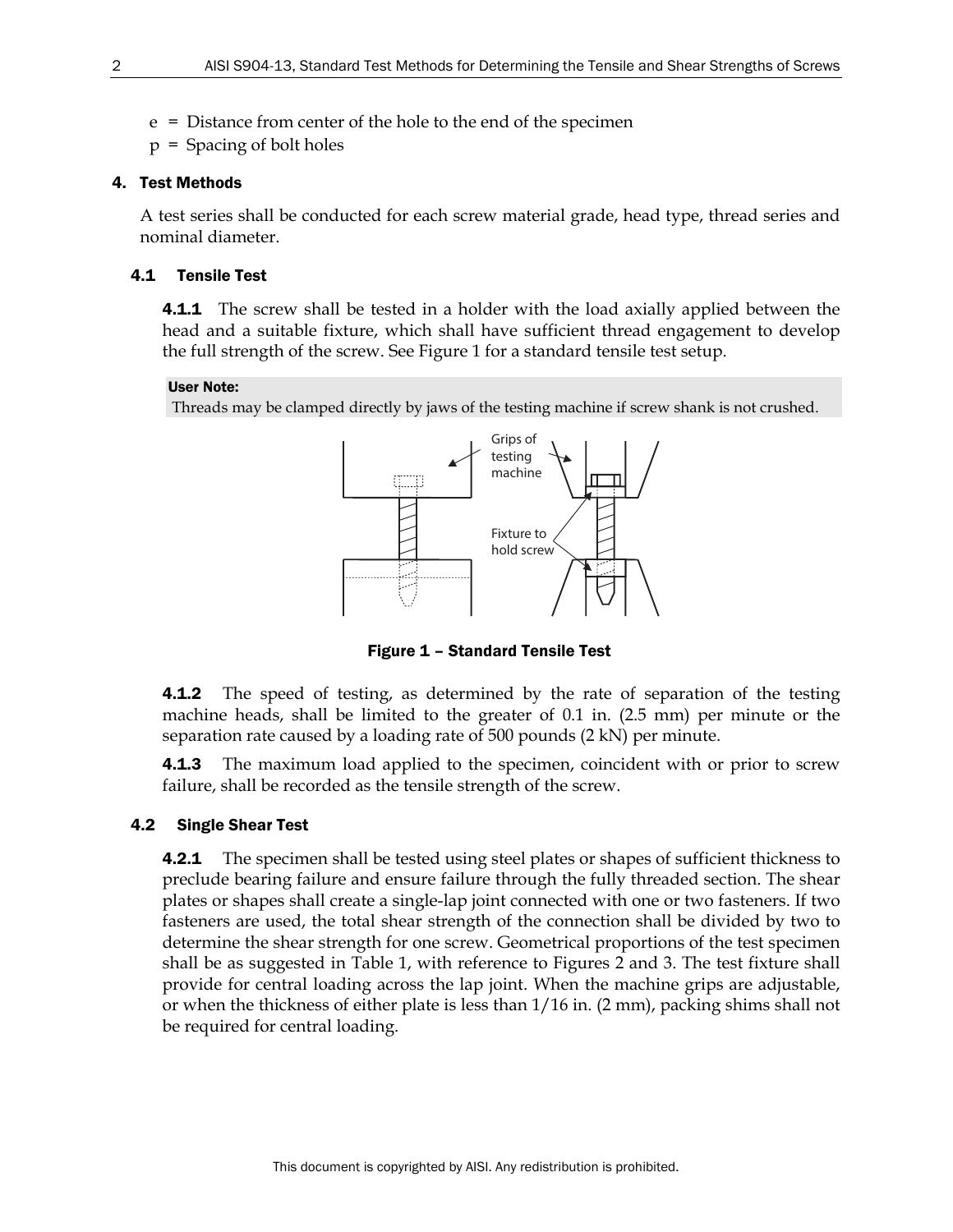| Screw Diameter, d<br>in. $(mm)$ | w<br>in. $(mm)$ | in. $(mm)$    | in. $(mm)$ | in. $(mm)$ |
|---------------------------------|-----------------|---------------|------------|------------|
| $\leq$ 0.250 (6.5)              | 2(50)           | Min. 10 (250) | 1(25)      | 2(50)      |
| > 0.250(6.5)                    | 8d              | Min. 10 (250) | 3d > 1(25) | 3d > 2(50) |

Table 1 - Geometrical Proportions of Specimen

**4.2.2** The test specimen shall be permitted to be assembled in a shear fixture or threaded into two flat sheets. The test specimen shall be mounted in a tensile-testing machine capable of applying load at a controllable rate. The grips shall be self-aligning and care shall be taken when mounting the specimen to ensure that the load will be transmitted in a straight line transversely through the test screw(s). Load shall be applied and continued until failure of the screw(s). Speed of testing, as determined by the rate of separation of the testing machine heads, shall be limited to the greater of 0.1 in. (2.5 mm) per minute or the separation rate caused by a loading rate of 500 pounds (2 kN) per minute.



Figure 2 – Standard Lap-Joint Test – 2 Screws

**4.2.3** The maximum load applied to the specimen, coincident with or prior to screw failure, shall be recorded as the shear strength of the screw.

#### 5. Report

**5.1** The objectives and purposes of the test series shall be stated at the outset of the report so that the necessary test results, such as the maximum load per fastener and the mode of failure, are identified.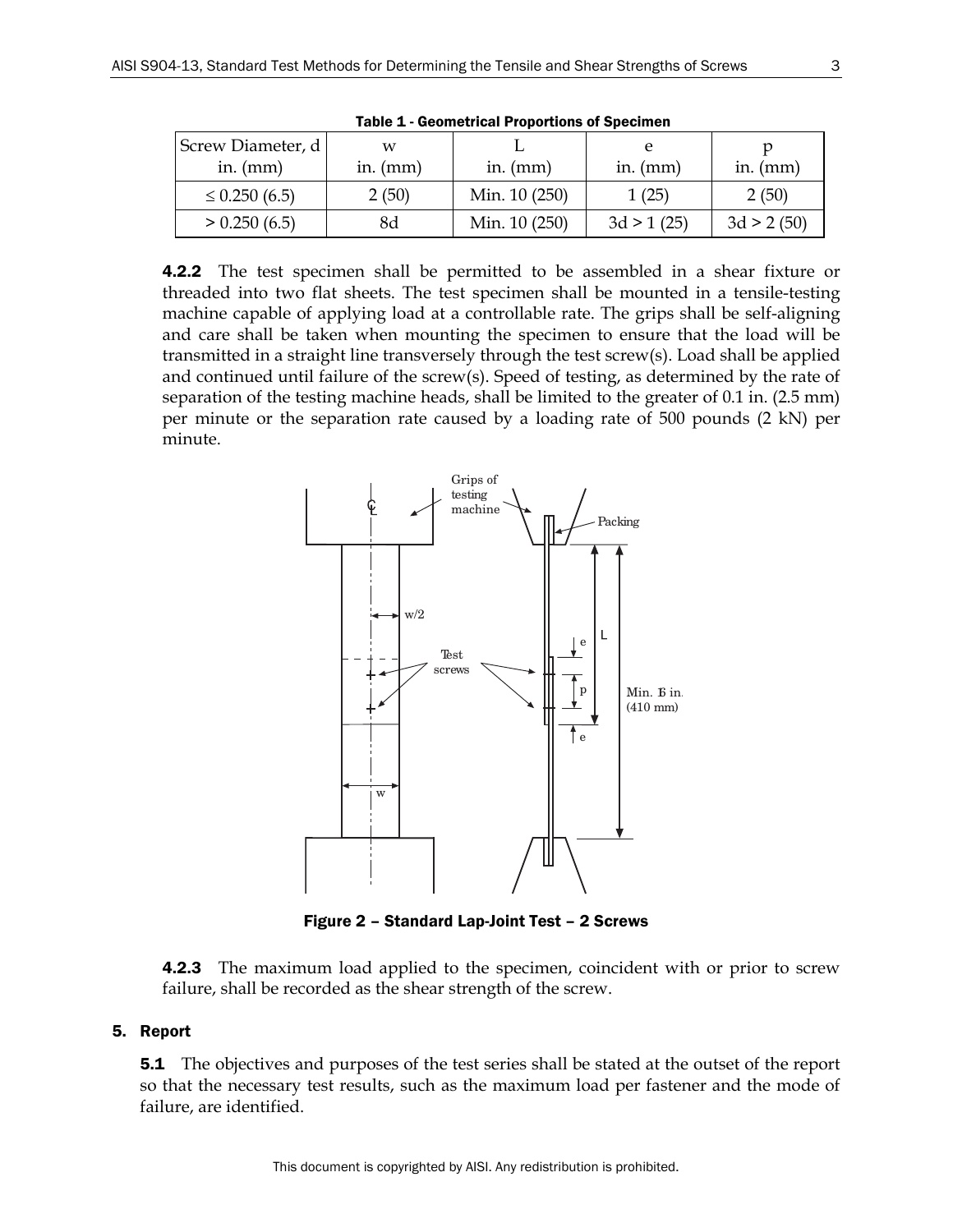**5.2** The types of tests, the testing organization, the supervising engineer, and the dates on which the tests were conducted shall be included in the documentation.

**5.3** The test specimen shall be fully documented, including:

(a) The measured dimensions and identification data of each specimen:

- Thread O.D.
- Thread I.D.
- Threads per unit length
- Head dimensions
- Screw length
- Manufacturer
- Designation or type
- Unthreaded length or imperfect threads below head
- Grade of material
- Drill-point diameter and length of flutes for self-drilling screws
- Any other distinguishing characteristics

(b) The details of fastener installation including pre-drilling, diameter of the pilot drill if used, tightening torque, and any unique tools used in the installation, and

(c) Identification of the washers or washer-head data, including diameter, thickness, material, and data on the sealant if present.

**5.4** The test setup shall be fully described, including the type of testing machine, the specimen end grips or supports.

**5.5** The test procedure shall be fully documented, including the rate of loading.

**5.6** In accordance with the test objectives stated by the responsible engineer, the report shall include a complete documentation of all applicable test results for each specimen such as the maximum load and the mode of failure. The report shall also include the necessary calculations for the screw design strength and safety factors/resistance factors based on the requirements specified in Section F1 of AISI S100.